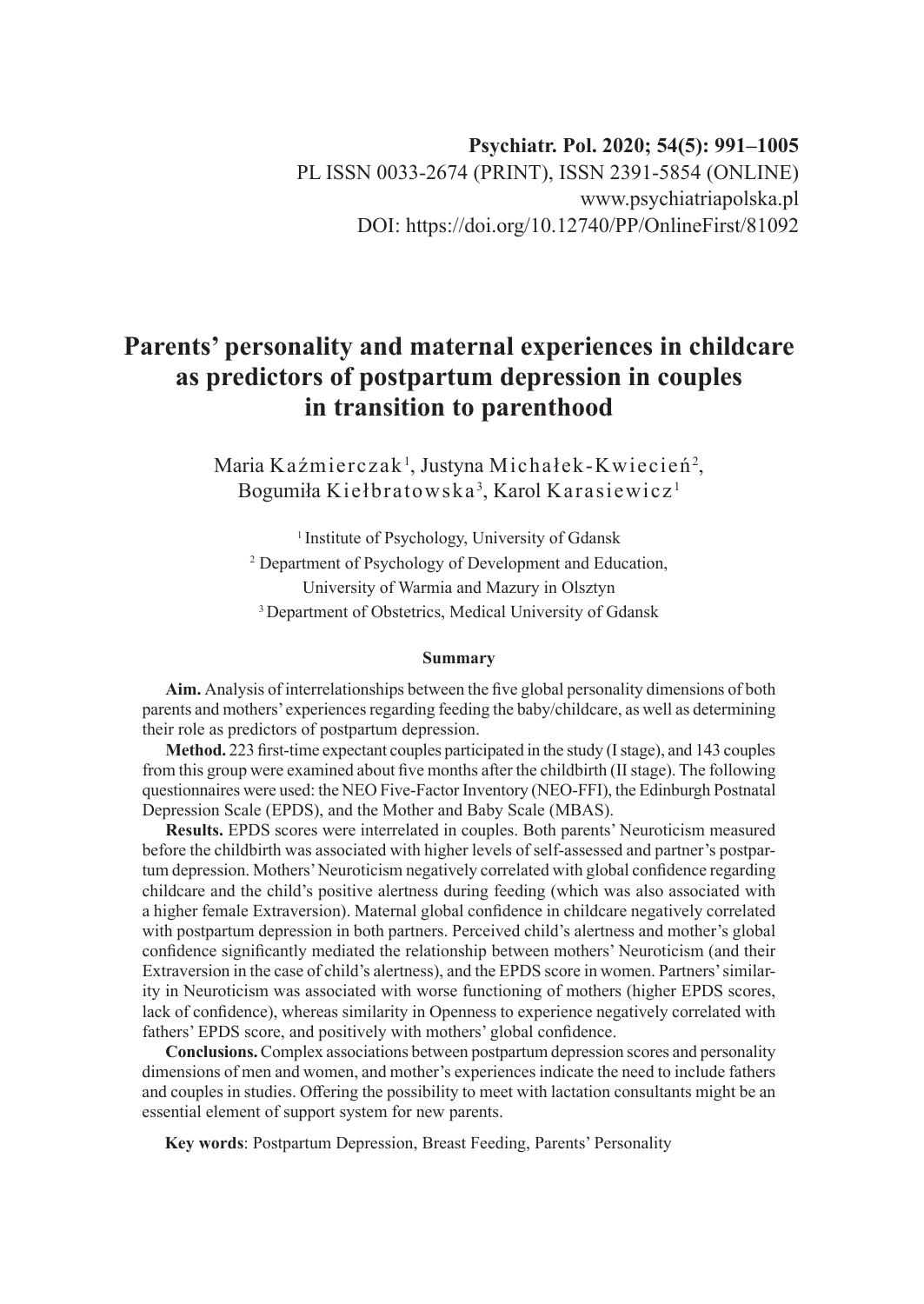### **Introduction**

The transition to parenthood is associated with many changes and is perceived as a stressful life event [1]. Postpartum depression is conceptualized as one of psychiatric disorders that can be experienced by both women and men in the perinatal period [2, 3], affecting 10–20% of mothers [4], and about 10% of fathers [3]. Symptoms of postpartum depression are typical of each depressive episode, but they are related to the birth of the child [5]. This disorder can have many consequences for the psychological and social functioning of both parents, their immediate family and for the baby [3, 6]. The risk factors for the onset of symptoms of postpartum depression include experiences related to stay in the obstetric ward, family history of mental disorders, low level of social support, socio-demographic factors as well as personality resources [7–9].

In the context of postpartum depression prevalence, researchers emphasize the role of personality as a decisive factor in coping with life difficulties [10]. The five-factor personality model is currently the most popular and it includes the following dimensions: (1) Neuroticism (N), (2) Extraversion (E), (3) Openness to experience (O), (4) Agreeableness (A), (5) Conscientiousness (C) [10]. This concept has become the basis for the research presented in this article – as the concept's authors prove that it is complete and accurate in describing the structure of personality. They distinguish between basic tendencies (including the five abovementioned dimensions) from characteristic adaptations, and hence from person-specific and context-dependent adaptation to life situations [10]. The way of adaptation to the parental role is placed within the area of characteristic adaptations. Adaptation itself involves dealing with stressors in the process of defining own parental identity and building relationships with the child [11].

The situation of feeding the baby and its perception, especially by the mother, constitutes an important element of adapting to parenthood and may influence the development of the child. The mother's attitude towards breastfeeding, the perception of herself (e.g., as an effective mother) and the child (e.g., his/her temperamental sensitivity) shape the emotional bond between the mother and the child, affecting their ability to regulate their emotions [12, 13]. Referring to the assumptions of the five-factor model and prenatal psychology [14], perception of breastfeeding may also be influenced by, among others, the mother's personality and shape her further adaptation to motherhood, including her emotional functioning and her relationship with the child  $[15, 16]$ .

High Neuroticism and low scores in other dimensions of the five-factor model as well as problems related to breastfeeding (absence of breastfeeding or failure in its continuation) have been defined as predictors of postpartum depression [17–19], still, in the longer term of the development of the relationship between a mother and a child those associations might become more complex and be bidirectional [20]. However,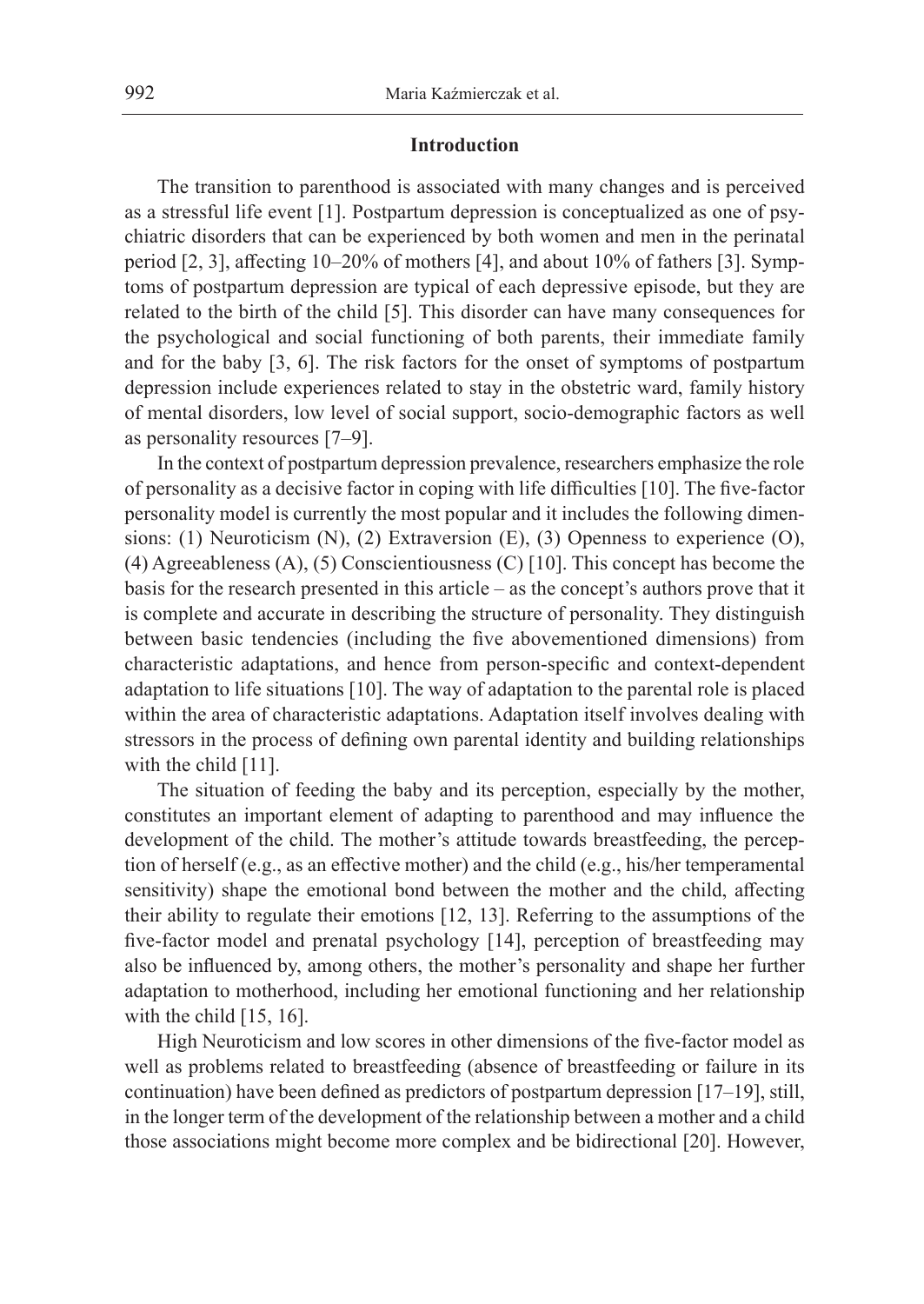the relationship between personality traits of mothers as defined in the five-factor model and the perception of breastfeeding after the birth of the child has rarely been analyzed [15].

The research has indicated that low Neuroticism (a stronger effect) and Extraversion enhance the breastfeeding intention and its duration. Additionally, more extroverted and less neurotic mothers believed that breastfeeding is easy, and those more conscientious but also neurotic deemed breastfeeding to be healthy for the child [15]. Other studies have indicated that low self-efficacy, concerns and negative feelings about breastfeeding were associated with the risk of postpartum depression [21]. However, psychological factors such as plans to breastfeed were important as well, and such factors may modify the strength and importance of the relationship between feeding of the baby and postpartum depression [22].

Polish studies have confirmed the significant and negative role of Neuroticism as a risk factor for postpartum depression [23–25]. In the studies by Podolska et al. [23, 24], personality factors analyzed in pregnancy such as higher Neuroticism and lower: Extraversion, Openness to experience, Agreeableness and Conscientiousness increased the risk of prenatal depression. Women who had higher rates of depression before or after childbirth displayed a more negative image of themselves in terms of their mental needs and personality dimensions. In conclusion, the results obtained by Podolska et al. [23, 24] indicated, on the one hand, the utility of using psychological measures such as the NEO-FFI in screening programs for perinatal depression. On the other hand, the authors noticed the frequent neglect of the importance of personality factors as predictors of emotional problems during pregnancy and after childbirth in the programs of perinatal depression prevention.

In the research on perinatal depression, the fathers of the child are rarely included [2]. It is worth to take into account the personality traits of both partners in analyses, because of the continuing debate about the role of personality similarity – homogamy – for the functioning of the relationship as well as for each partner [20, 26, 27]. Theoretical approaches indicate that similarity in a relationship is conducive to the acceptance of a partner whose responses can be more understandable and predictable, as well as supportive of their own behavior and emotions, thereby increasing the sense of competence in the valued areas [27]. It is worth to emphasize the so-called differential similarity in personality traits, assuming that the levels of individual traits of both partners can be benevolent (e.g., high empathy) or destructive (e.g., high Neuroticism) to their functioning [28]. The research conducted in this area often involves relational satisfaction, and researchers point to a moderate personality similarity of men and women in their relationships [26], and its role might be greater among young couples [29]. The first stages of family life require the development of rules of living together, while preserving emotional intimacy and a close relationship, which are also crucial in the transition to parenthood [30]. It is therefore necessary to further investigate the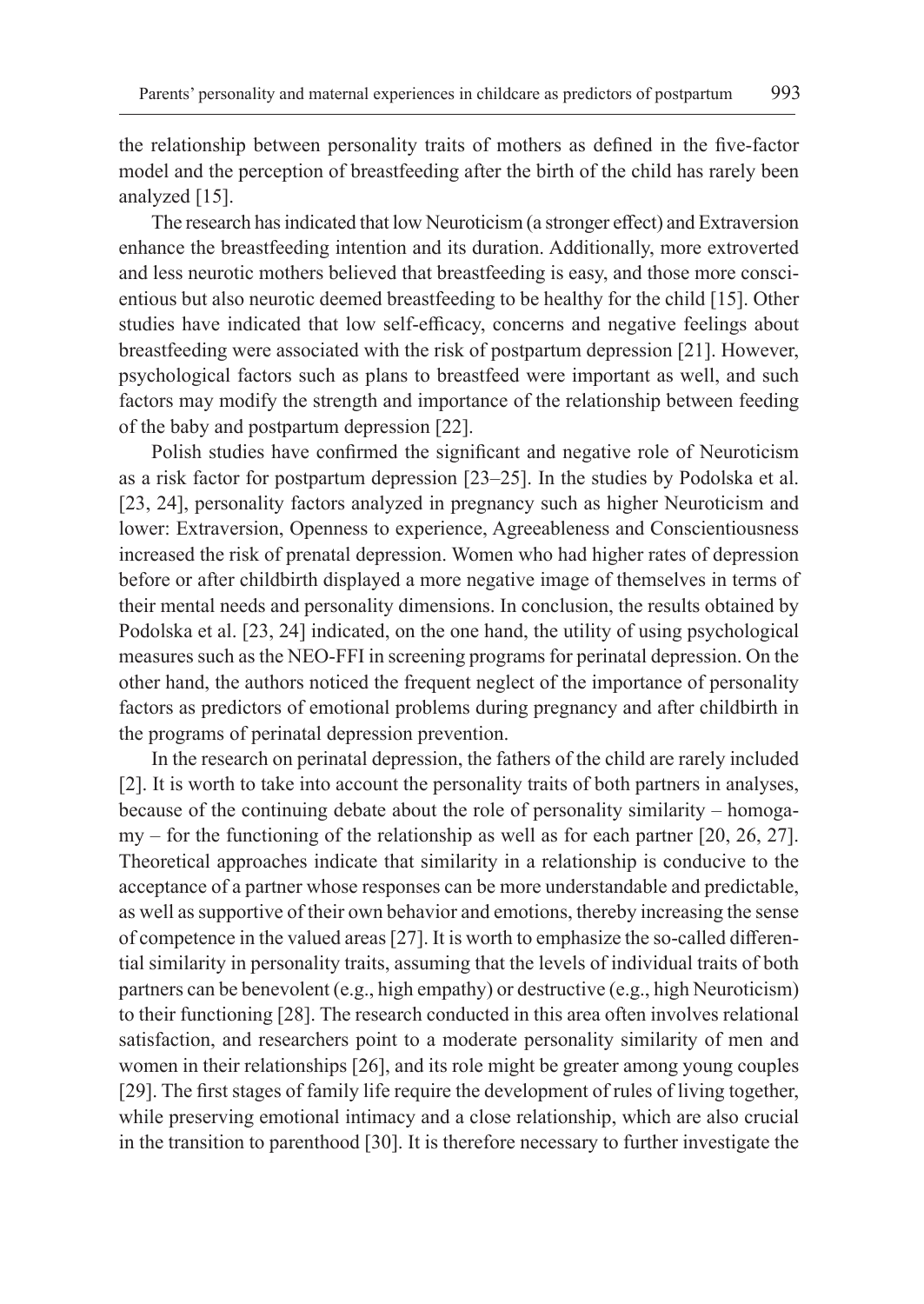importance of the personality of both partners in this crucial moment of their life and in anticipating the risk of postpartum depression [20].

Therefore, the aim of the presented research was to answer the question of whether the five global personality dimensions of both parents and mothers' experiences regarding feeding of the baby and childcare are predictors of the tendency to experience symptoms of postpartum depression. The five-factor personality model allows, as mentioned, to distinguish between relatively stable basic tendencies (N, E, O, A, C) and the characteristic adaptation, which in the presented study is the emotional response to the developmental crisis – having the first child. The mother's perception of breastfeeding is an important part of creating a bond between her and her baby. It is associated with the mother's personality and her functioning in a new life role [31]. It was expected that this factor would mediate the relation between maternal personality traits and her tendency to experience symptoms of postpartum depression [17, 32].

The additional aim of the study was to examine the effect of the similarity of the partners' personalities for the variables included in the research model. It was expected that, according to the thesis about the so-called differential similarity in personality traits, homogamy in Neuroticism will correlate positively, and in the other traits – negatively with the tendency to experience symptoms of postpartum depression. The purpose of the analysis was to determine the strength and significance of the above effects for both partners, as well as for the experience of mothers regarding feeding and caring for the child.

A particular advantage of the study was the inclusion of a large sample of couples and not just women. In addition, the study design was complex and included two measurements at two time points – personality was analyzed before childbirth, and other variables in the postpartum period.

#### **Material**

This study, with the use of the described research measures, included 223 first-time expectant couples. The study was conducted in two stages, with 143 couples returning for the second stage. Permission to carry out the research, which was part of a wider research project, was granted by the Independent Bioethics Commission for Research of the Medical University of Gdansk (No. NKEBN/400-2008/2009). Couples were recruited in the antenatal classes, women were on average at 31 weeks of gestation  $(SD = 3.57)$ . Then the couples participated in the study together with the child at the Department of Obstetrics, Medical University of Gdansk, on average five months after the child's birth. Mean age of the mothers was 28 years  $(M = 28.13; SD = 3.54)$ , and mean age of the fathers was 30 years ( $M = 30.24$ ;  $SD = 4.58$ ). At both stages of the study, women declared overall good health. Parents positively assessed the general health of their children.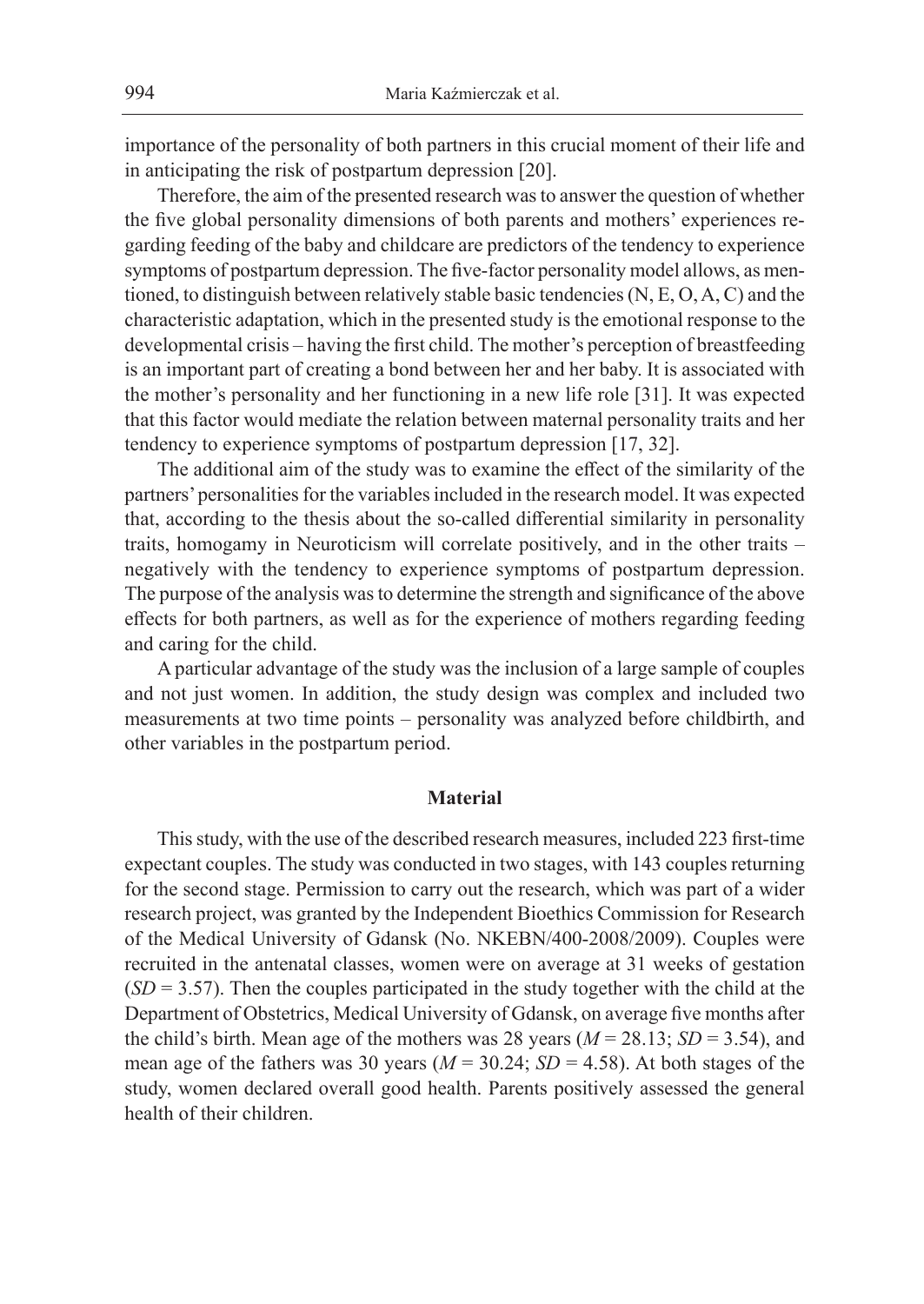#### **Method**

The NEO-FFI Personality Inventory [33] was used to measure personality traits. The NEO-FFI questionnaire contains 60 statements with a 5-point response scale. The questionnaire measures five basic dimensions of personality – Neuroticism, Extraversion, Openness to experience, Agreeableness, and Conscientiousness. Higher scores indicate greater Neuroticism, Extraversion, Openness to experience, Agreeableness, and Conscientiousness. Reliability coefficients for particular subscales ranged from 0.71 to 0.85, and confirmed a good level of internal consistency for the described measure.

The Edinburgh Postnatal Depression Scale (EPDS) [12, 34] was used to measure the prevalence and severity of the symptoms of perinatal depression. The EPDS consists of 10 items with a 4-point response scale (from 0 to 3). Thus, a score from 0 to 30 points can be obtained, participants scoring over 12 are likely to be suffering from depression [34]. In addition, the higher the score, the higher the severity of symptoms of postpartum depression (in this study the tendency for postpartum depression was treated as a quantitative variable). The Cronbach's alpha coefficient for the scale was 0.76. Based on the analysis of the EPDS results and the clinical interview conducted by two psychologists, none of the participants was identified as depressed nor did they mention receiving such diagnosis or any other diagnosis of a psychiatric disorder.

The mother's experiences during feeding the baby and childcare were measured by the Mother and Baby Scale (MBAS) [35]. The scale contains 27 items, of which 21 items (response scale from 0 to 5) allow the mother to evaluate the behavior of the child during feeding (positive dimension – the child's alertness during feeding (5 items) and negative dimensions – the child's irritability during feeding (8 items), as well as the mother's lack of confidence in feeding (8 items)), and 6 consecutive items (response scale from 1 to 5) provide an assessment of the overall experience of the mother regarding childcare (the assessment of how easy it is to take care of a child (3 items) and mother's global confidence regarding childcare (3 items)). The Cronbach's alpha coefficients for each subscale were satisfactory, i.e., taking into account the number of items included in the dimension (0.60; 0.80; 0.76; 0.60; 0.67, respectively).

The interview questionnaire was used to collect sociodemographic data. In addition, mothers provided information on the feeding method.

Statistical analyzes were performed using SPSS 24 PL. The relationships between the examined variables were tested by Spearman's rho correlation. For the analysis of multiple mediation models the procedure proposed by Hayes and Preacher [36] was used. The analyses were carried out in PROCESS macro for SPSS, using the bootstrap procedure (n boots = 5000). Cohen's *rc* was used as a measure of similarity of parental personality traits [37]. The probability of  $p < 0.05$  was considered significant, but the marginally significant differences (statistical trend, *p* < 0.1) were reported and discussed as well.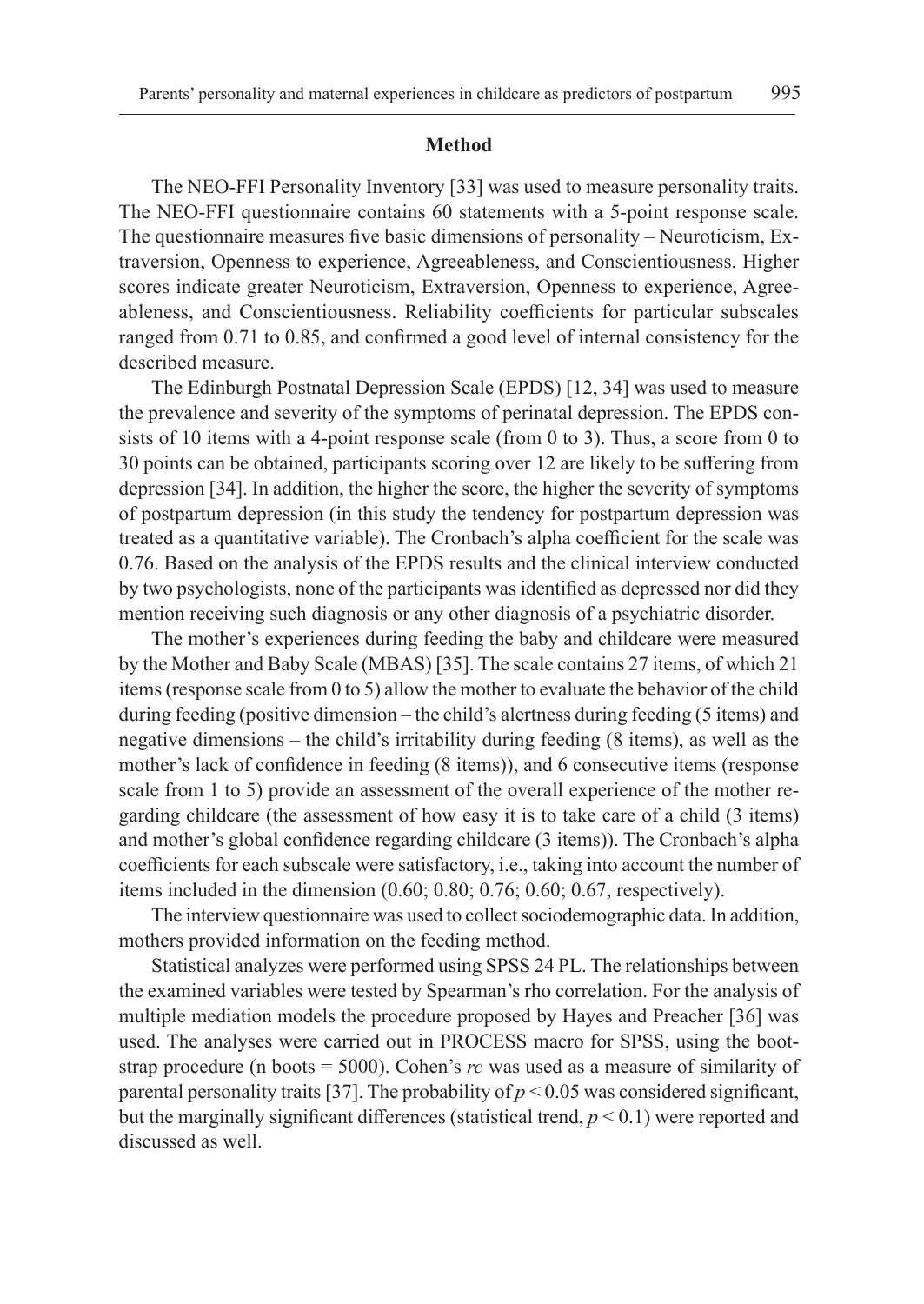#### **Results**

In the first step, the analysis of intercorrelations between the variables included in the study was conducted (Table 1). Spearman's rho correlation coefficients indicate that there are positive associations between the three dimensions of mothers' and fathers' personality – their Neuroticism and Openness to experience as well as between mother's Conscientiousness and father's Extraversion. Postpartum depression in women and men positively correlates with Neuroticism of both partners, and in the case of women it is also associated with their Extraversion. In addition, postpartum depression in women is positively associated with postpartum depression in men. The different experiences of the mother regarding feeding of the baby and childcare are interrelated and associated with other variables as follows: the perceived child's alertness during feeding negatively correlates with mother's Neuroticism and positively with her Extraversion. The child's irritability during feeding is positively associated with the mother's lack of confidence in feeding, and negatively with perceived easiness of childcare and mother's global confidence regarding childcare. Furthermore, the mother's global confidence regarding childcare is negatively associated with Neuroticism, postpartum depression in mothers and fathers, the lack of confidence in feeding, and positively with perceived easiness of childcare.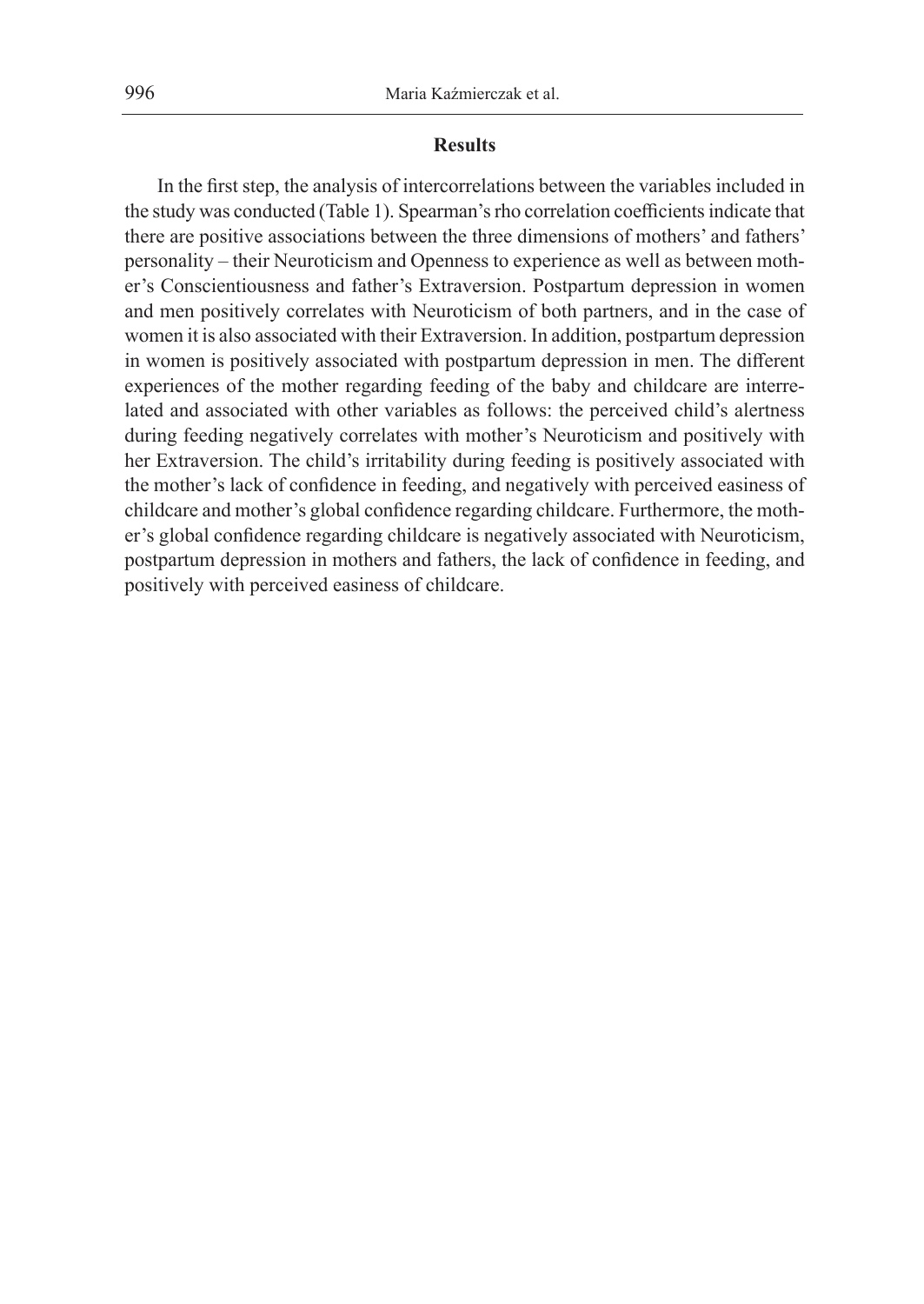| 17.                                                                                                      |                   |                        |                       |                        |                     |                   |                              |                 |                   |                  |                    |                    |                      |                 |                    |                 | $\equiv$         |
|----------------------------------------------------------------------------------------------------------|-------------------|------------------------|-----------------------|------------------------|---------------------|-------------------|------------------------------|-----------------|-------------------|------------------|--------------------|--------------------|----------------------|-----------------|--------------------|-----------------|------------------|
| <u>َ)</u>                                                                                                |                   |                        |                       |                        |                     |                   |                              |                 |                   |                  |                    |                    |                      |                 |                    | $\equiv$        | $0.43***$        |
| 15.                                                                                                      |                   |                        |                       |                        |                     |                   |                              |                 |                   |                  |                    |                    |                      |                 | $\equiv$           | $-0.04$         | $-0.16*$         |
| 4.                                                                                                       |                   |                        |                       |                        |                     |                   |                              |                 |                   |                  |                    |                    |                      | $\equiv$        | $0.53***$          | $-0.23**$       | $-0.20*$         |
| 13.                                                                                                      |                   |                        |                       |                        |                     |                   |                              |                 |                   |                  |                    |                    | $\qquad \qquad \Box$ | $-0.03$         | 0.03               | 0.02            | $-0.01$          |
| 12.                                                                                                      |                   |                        |                       |                        |                     |                   |                              |                 |                   |                  |                    | $\equiv$           | $-0.07$              | 0.01            | 0.09               | $-0.07$         | $-0.22***$       |
| $\pm$                                                                                                    |                   |                        |                       |                        |                     |                   |                              |                 |                   |                  | $\equiv$           | $0.23**$           | $-0.15$              | 0.07            | 0.12               | $-0.06$         | $-0.26***$       |
| ίÓ.                                                                                                      |                   |                        |                       |                        |                     |                   |                              |                 |                   | $\equiv$         | $-0.09$            | $-0.16$            | $-0.12$              | $-0.01$         | 0.08               | 0.01            | 0.06             |
| တ                                                                                                        |                   |                        |                       |                        |                     |                   |                              |                 | $\equiv$          | 0.09             | $-0.03$            | $-0.12$            | $-0.06$              | 0.03            | $-0.01$            | 0.08            | 0.06             |
| ∞                                                                                                        |                   |                        |                       |                        |                     |                   |                              | $\equiv$        | 0.09              | $-0.06$          | $-0.15$            | $-0.04$            | 0.14                 | $-0.01$         | 0.07               | 0.05            | 0.05             |
| $\ddot{\sim}$                                                                                            |                   |                        |                       |                        |                     |                   | $\qquad \qquad \blacksquare$ | 0.08            | $0.18***$         | $0.41***$        | $-0.12$            | $-0.13$            | 0.14                 | -0.07           | $-0.03$            | 0.07            | 0.03             |
| Extra Figure 1. Integrits, stationary deviations and correlations and the station of the station of<br>ن |                   |                        |                       |                        |                     | $\qquad \qquad =$ | $-0.38***$                   | $-0.16*$        | $-0.18**$         | $-0.37***$       | $0.18*$            | $0.38***$          | $-0.07$              | 0.08            | 0.02               | $-0.16$         | $-0.10$          |
| ΓÒ.                                                                                                      |                   |                        |                       |                        | $\equiv$            | $-0.12$           | $0.16*$                      | $-0.08$         | $-0.01$           | 0.04             | $-0.14$            | $-0.02$            | 0.13                 | $-0.03$         | $-0.07$            | $-0.03$         | 0.01             |
| 4.                                                                                                       |                   |                        |                       | $\equiv$               | 0.08                | 0.003             | 0.05                         | 0.04            | $\overline{0.11}$ | $-0.01$          | $-0.08$            | $-0.05$            | 0.06                 | 0.07            | $-0.07$            | 0.02            | $-0.07$          |
| က                                                                                                        |                   |                        | $\equiv$              | 0.11                   | 0.06                | $-0.13$           | 0.01                         | $0.25***$       | 0.04              | $-0.01$          | $-0.13$            | $-0.13$            | $-0.02$              | $-0.16$         | $-0.10$            | 0.11            | 0.14             |
| 2.                                                                                                       |                   | $\qquad \qquad =$      | $0.29***$             | $0.14*$                | $0.20*$             | $-0.02$           | 0.05                         | 0.03            | 0.06              | 0.07             | $-0.21*$           | $-0.07$            | $0.23***$            | $-0.07$         | $-0.03$            | 0.13            | 0.10             |
| $\div$                                                                                                   | $\qquad \qquad =$ | $-0.36***$             | $-0.20**$             | $-0.17**$              | $-0.24***$          | $0.20***$         | $-0.03$                      | $-0.08$         | $-0.08$           | $-0.06$          | $0.46***$          | $0.21*$            | $-0.21*$             | 0.11            | 0.11               | $-0.03$         | $-0.31***$       |
| SD<br>$\frac{1}{2}$                                                                                      | $19.57 \pm 7.00$  | .5.85<br>$28.55 \pm 1$ | 5.56<br>$26.74 \pm 1$ | 5.21<br>$\pm$<br>31.36 | 5.93<br>+l<br>34.26 | ±7.64<br>16.91    | 5.85<br>$28.83 \pm 1$        | ± 6.11<br>26.34 | 5.40<br>28.91     | $32.22 \pm 7.06$ | 3.51<br>$6.69 \pm$ | 3.61<br>$5.55 \pm$ | $14.76 \pm 4.89$     | ± 8.35<br>10.15 | 8.50<br>+ı<br>9.54 | ± 2.16<br>15.81 | ± 1.95<br>12.38. |
| Variable                                                                                                 | Mother's N        | Mother's E             | Mother's O            | Mother's A             | Mother's C          | Father's N        | Father's E                   | Father's O      | Father's A        | Father's C       | Mother's EPDS      | Father's EPDS      | Æ                    | ₫               | ξĒ                 | 입               | 8                |

مطلمات Table 1. **Means, standard deviations and correlations among study variables** نه د ام فاستسماه المند  $Table 1$  Mes

\* p < 0.05; \*\* p < 0.01; \*\*\* p < 0.001; N – Neuroticism; E – Extraversion; O – Openness to experience; A – Agreeableness; C – Conscientiousness;<br>EPDS – postpartum depression; ADF – alertness during feeding; IDF – irritabl \* *p* < 0.05; \*\* *p* < 0.01; \*\*\* *p* < 0.001; N – Neuroticism; E – Extraversion; O – Openness to experience; A – Agreeableness; C – Conscientiousness; EPDS – postpartum depression; ADF – alertness during feeding; IDF – irritable during feeding; LCF – lack of confidence in Feeding; EC – easiness of childcare; GC – global confidence of mothers regarding childcare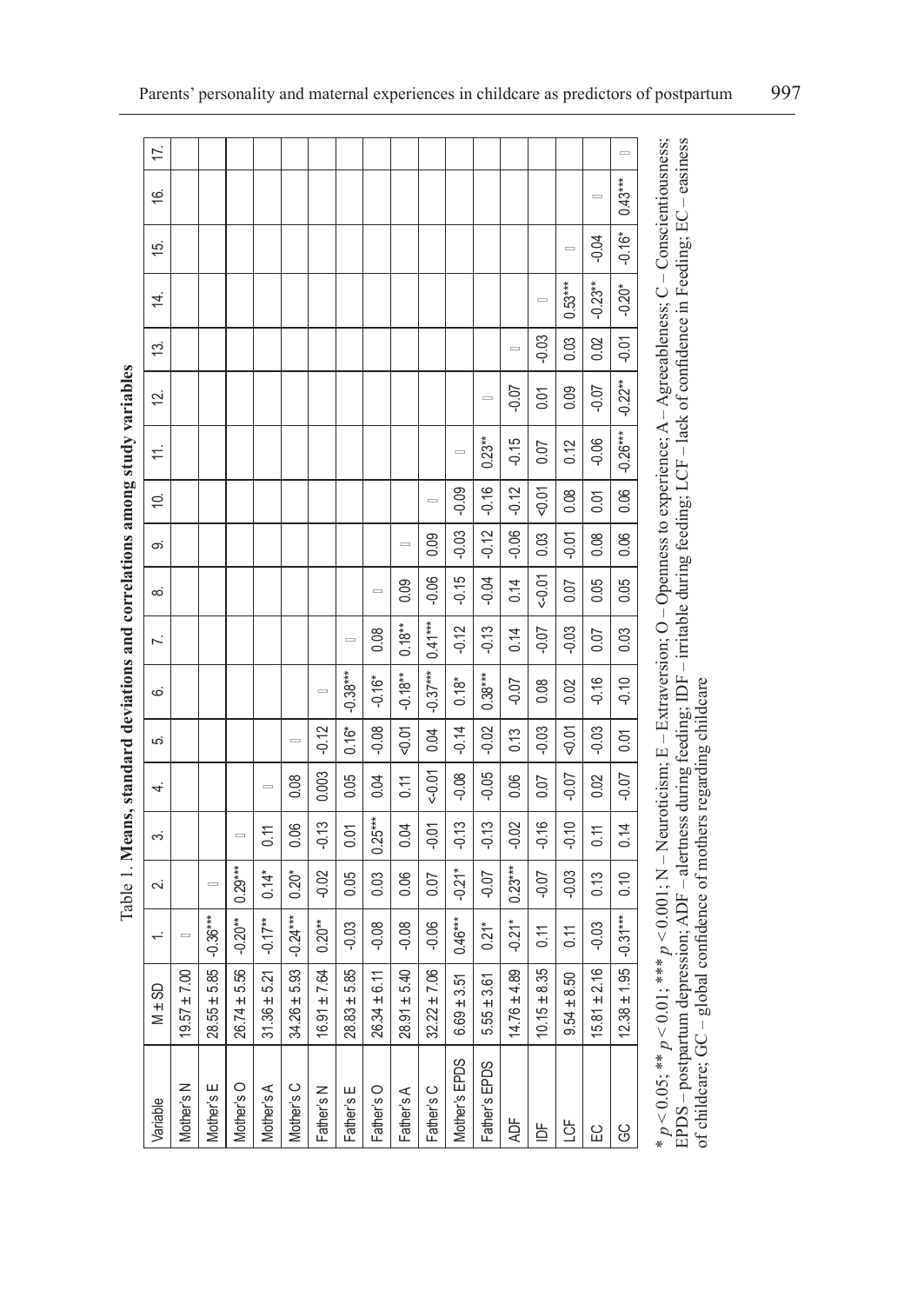In the next step we conducted the mediation analysis of the indirect effect of mother's experiences associated with feeding the baby and childcare (i.e., the child's alertness during feeding, the child's irritability during feeding, the mother's lack of confidence in feeding, the perceived easiness of taking care of a child, and the mother's global confidence regarding childcare) in relation between maternal Neuroticism (model I) and Extraversion (model II), and the severity of postpartum depression symptoms. Full models were tested and statistically insignificant results were removed from the analysis. Therefore, the final models include those associations that were statistically significant. Figure 1 shows the final model for the independent variable – Neuroticism of the mother, and Figure 2 shows the model for mother's Extraversion.

The obtained results for the first model (Figure 1) indicate that the child's alertness during feeding perceived by mothers and the mother's global confidence regarding childcare are significant partial mediators (the direct effect is statistically significant, and after the inclusion of mediators remains statistically significant) of the relationship between Neuroticism of the mother and the severity of symptoms of maternal postpartum depression (the confidence intervals for both mediators do not contain zero: ADF – 95% CI from 0.02 to 0.12; GC – 95% CI from 0.003 to 0.06).

In the second model (Figure 2), the perceived child's alertness during feeding was found to be a significant mediator (the confidence interval does not contain zero: 95% CI from – 0.09 to – 0.01; the relationship between mother's Extroversion and the symptoms of postpartum depression reached statistical significance only in the presence of the mediator) of the relationship between Extraversion of the mother and the prevalence of symptoms of maternal postpartum depression.



Figure 1. **Mediation model for relationship between mother's Neuroticism and intensity of occurrence of maternal postpartum depression symptoms with mother's experiences regarding child feeding as a mediator (effect with mediator is presented in brackets)**

$$
* p < 0.05; ** p < 0.01; *** p < 0.001
$$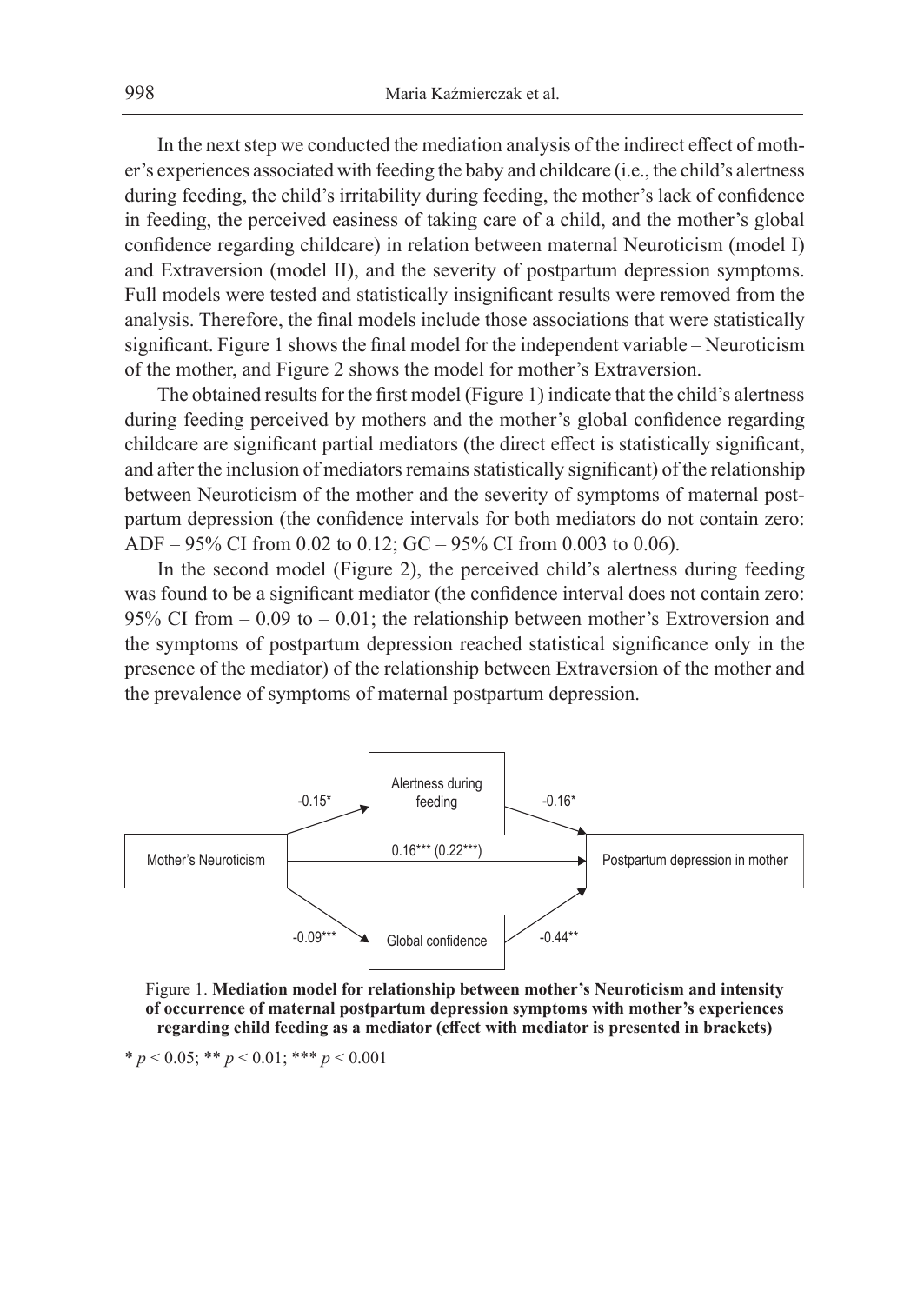

Figure 2. **Mediation model for relationship between mother's Extraversion and intensity of occurrence of maternal postpartum depression symptoms with mother's experiences regarding child feeding as a mediator (effect with mediator is presented in brackets)**

\* *p* < 0.05;  $\land$  *p* < 0.1

Next, in order to determine whether the similarity of partners' personality traits is related to the severity of symptoms of postpartum depression in both men and women, and the mother's experiences regarding child feeding and childcare, Cohen's *rc* coefficient of similarity [37] was first calculated for the five personality traits. Then, Spearman's rho correlation analysis was performed (Table 2). The results show that the similarity of partners in Neuroticism is positively correlated with the severity of postpartum depression in women and the mother's lack of confidence in feeding. The similarity of partners in Openness to experience negatively correlates with the severity of postpartum depression in men, and positively with the mother's global confidence regarding childcare.

|                | Mother's<br><b>EPDS</b> | Father's<br><b>EPDS</b> | <b>ADF</b> | IDF     | <b>LCF</b> | EC   | GC      |
|----------------|-------------------------|-------------------------|------------|---------|------------|------|---------|
| <b>SN</b>      | $0.16^$                 | $-0.09$                 | $-0.12$    | 0.10    | $0.21*$    | 0.13 | $-0.07$ |
| <b>SE</b>      | 0.06                    | 0.03                    | 0.05       | $-0.05$ | 0.01       | 0.03 | $-0.06$ |
| S <sub>O</sub> | $-0.10$                 | $-0.19*$                | 0.08       | $-0.10$ | 0.05       | 0.07 | $0.20*$ |
| <b>SA</b>      | $< -0.01$               | < 0.01                  | $< -0.01$  | 0.03    | 0.07       | 0.04 | 0.10    |
| <b>SC</b>      | $-0.11$                 | 0.04                    | 0.18       | $-0.05$ | $-0.01$    | 0.04 | 0.15    |

Table 2. **Similarity of parental personality traits and postpartum depression in women and men and mother's experiences regarding child feeding and childcare (Spearman's rho)**

 $p < 0.05$ ;  $p < 0.1$ . SN – similarity of parents in terms of Neuroticism; SE – similarity of parents in terms of Extraversion; SO – similarity of parents in terms of Openness to experience; SA – similarity of parents in terms of Agreeableness; SC – similarity of parents in terms of Conscientiousness; EPDS – postpartum depression;  $ADF$  – alertness during feeding;  $IDF$  – irritable during feeding; LCF – lack of confidence in Feeding; EC – easiness of childcare; GC – global confidence of mothers regarding childcare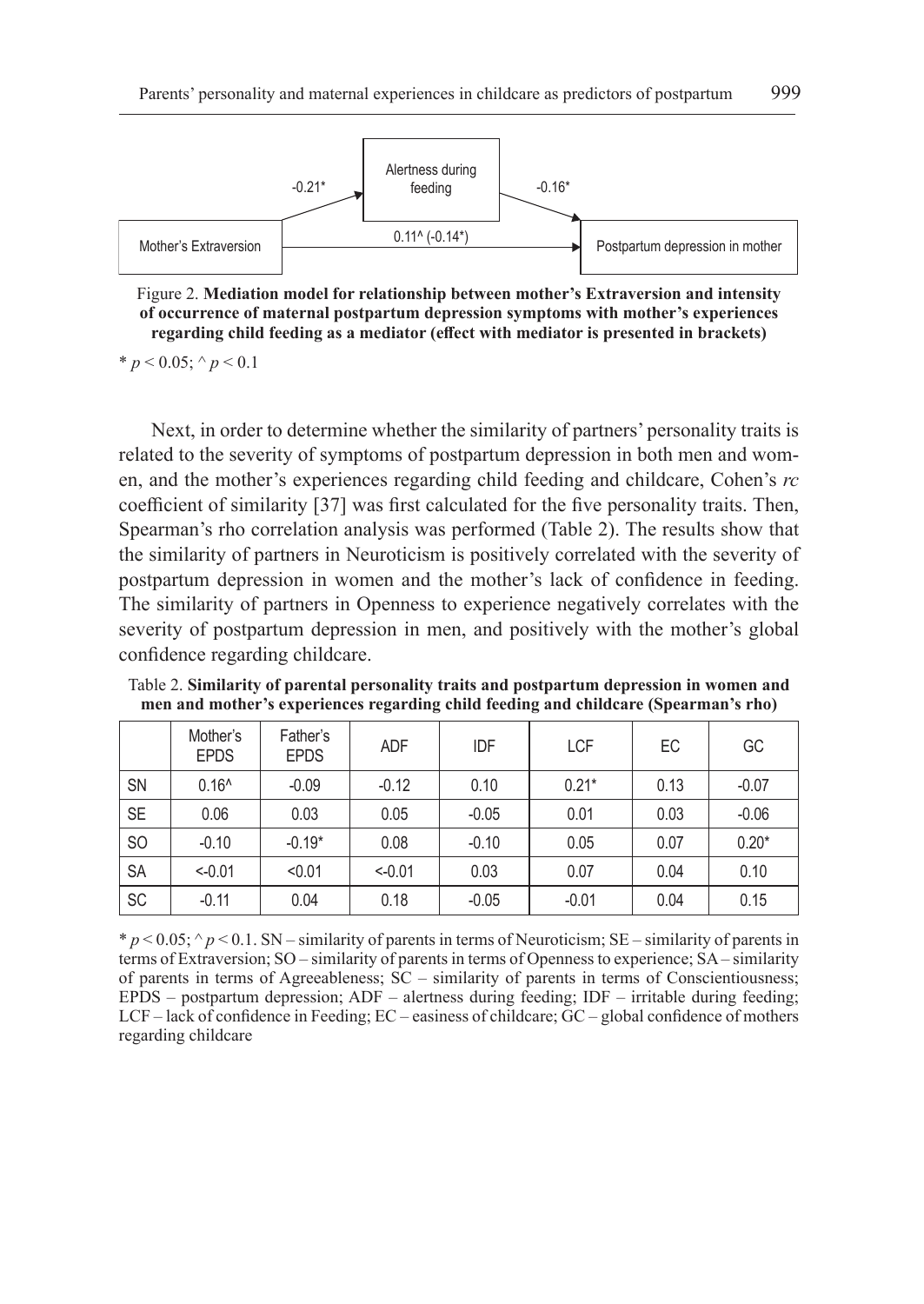#### **Discussion**

Although the transition to motherhood and fatherhood is seen as a developmental crisis, adaptation to a new situation which implies constructive coping with fears natural for that period of life, lack of self-efficacy or control, is also an opportunity for personal development [11, 38]. This development might be hindered by Neuroticism, which is associated with a greater sensitivity to stimuli and lower abilities to regulate stimulation, as well as with anxiety and failure to cope with stressful situations [10, 33, 39]. The relationship between higher own and, to some extent, partner's Neuroticism, and greater susceptibility to postnatal depression symptoms might indicate a psychological mechanism that goes beyond the specificity of the perinatal situation of women [40]. Both neurotic mothers and fathers might face poorer self-perception of being a parent and problems in bonding with unborn or newborn child [38].

Previous research in this area concerned mainly women and indicated that Neuroticism might be a predictor of poorer adaptation to maternal perinatal situation, increasing anxiety, including fear of labor, and sleep problems [41, 42], complications during labor [43], stress during pregnancy and postpartum [44], or abovementioned more negative feelings about feeding a baby [15]. The presented results indicated that the relationship between Neuroticism of mothers and their tendency to experience lowered mood after childbirth can be partially explained by their perception of their incompetence in feeding the baby and childcare. As a consequence, creating a positive image of the maternal role and mother-child bonding might be impeded [45].

Recent studies also show that in non-clinical samples and in the absence of clinical depression diagnosis, Neuroticism is a predictor of the risk of postnatal depression in women and men [20]. The presented correlation analyses confirmed that in neurotic men, but also those with more neurotic partners and partners with lower global confidence regarding childcare, the abovementioned poorer adaptation was manifested by higher results in postpartum depression scale. The role of female partners (their emotional functioning or the quality of the relationship) in adaptation to fatherhood has already been confirmed in earlier studies [2, 46], although causal effects of mutual influences in the couple should be hypothesized with caution. For this reason, we focused on the importance of partners' personality similarity for their functioning in the postpartum period.

The conducted analyses showed that the more similar partners were in terms of Neuroticism, the stronger the lack of global confidence in feeding and childcare, and stronger inclinations to experience symptoms of depression in mothers. Such a result may indicate particular risk of emotional and relational disturbances in family systems created by partners with similarly high level of Neuroticism. They are more likely to experience lack of mutual support or lack of positive evaluations and feelings towards self, a partner and a relationship, also in the context of parenting [11]. The obtained result might have been weakened by the smaller similarity effects among emotionally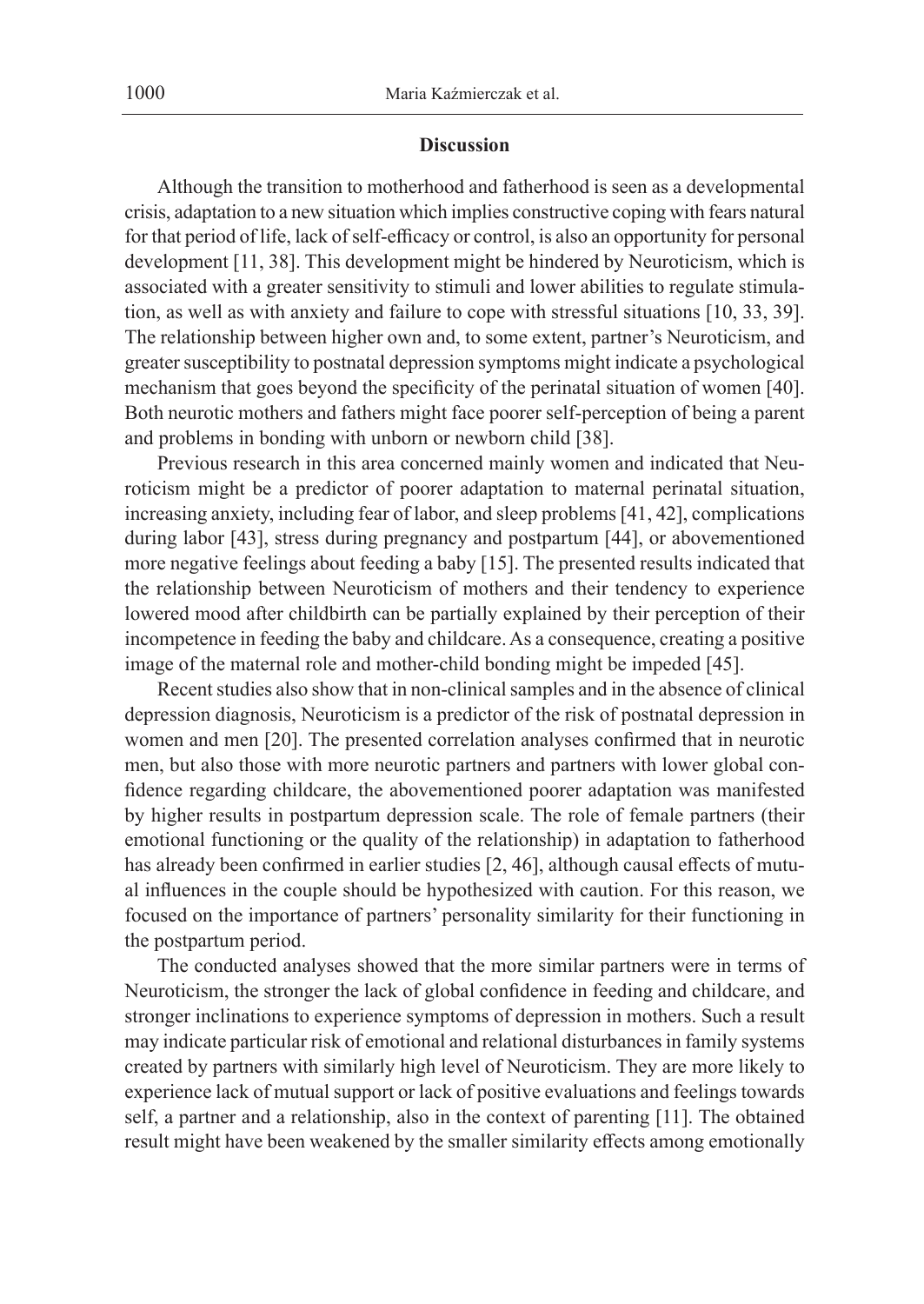stable partners. In addition, there was no effect of similarity in Neuroticism in explaining the risk of depressive symptoms in men, which may support previous findings indicating a smaller role of this personality trait for the emotional state of young fathers as compared with mothers [2].

The traits associated with stimuli-seeking, risk-taking or novelty-seeking [33, 39] seemed to improve emotional functioning of the examined mothers and fathers. Extraversion has already been defined as a factor that improves the quality of mothers' functioning in labor and in perinatal period [15, 23, 24, 43]. More neurotic and introverted female participants could subjectively and objectively experience greater difficulties in feeding their child, which was associated with poorer adaptation (psychological and biological) to the new situation and with a reduced emotional functioning. The more similar in terms of Openness to experience the partners were, the more confident were young mothers during feeding of the baby and taking care of him/her. The lack of similarity in this personality factor has, in turn, favored lowered mood of young fathers. Openness to experience has been linked to a better and a more flexible coping with new situations [33], thus when a couple reacts differently to the challenges of a new parental role, it might constitute a risk factor for a reduced emotional functioning or problems in relations with the child. It might be especially true in light of earlier research that has indicated greater involvement in the physical childcare of fathers who were open to experience, and stronger tendencies to mutual support in parenting in couples with high scores on this personality dimension [47].

Certainly, these results provide the basis for further research into the protective role of selected dimensions of personality against the risk of depressive symptoms that might be experienced by both parents after the birth of the child. The results might also be useful in the development of psychoeducational and perinatal psychological interventions [24], particularly by including the assessment of personality traits of both parents in the perinatal depression screening programs [23]. In addition, the above results may be used to identify the specific parents' needs stemming from their personality profiles. In consequence, such results justify the requirement of individual modifications of the interventions promoting the adaptation to parenthood based on personal needs, mainly by supporting breastfeeding skills [48], thereby reducing the risk of postpartum depression.

### **Limitations**

The present study is not free from limitations. Using the self-assessment scales is related to subjectivity in the measurement of the studied dimensions. Therefore, future research should use additional methods of data collection, for example, observation of the mother-child dyad or interview with a partner. Although the proportion of the couples taking part in the second stage of the study (i.e., 64%) is considered to be satisfactory (especially in studies involving couples with a young child [49]) and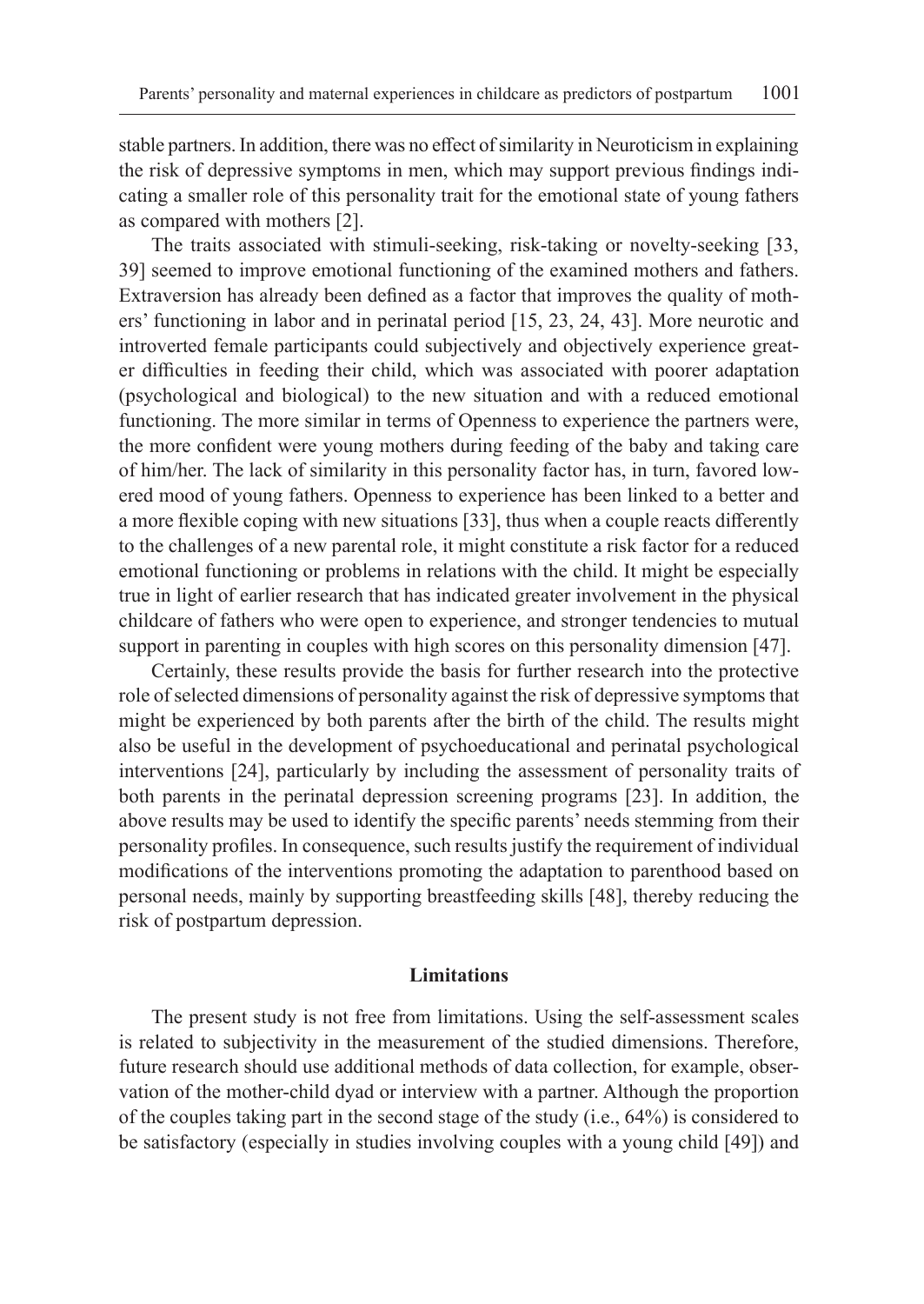does not affect the results [50, 51], in the further studies the appropriate methods for increasing the retention rates [49, 52, 53] could be used to improve the generalization of the results. For this reason, in the future studies it is also worthwhile to increase the size of the sample and its heterogeneity.

## **Conclusions**

The results confirmed the clearly negative role of Neuroticism of not only mothers but also fathers for their emotional functioning after childbirth. Moreover, by taking into consideration the experience of mothers in feeding the baby and childcare, the negative impact of Neuroticism has been shown in a broader context. In addition, the results of the Edinburgh Postnatal Depression Scale were interrelated in couples. The presented results indicate the need to create an integrated model of psychological support for young parents including meetings with lactation consultants as an important element of the support system.

## **References**

- 1. Müldner-Nieckowski Ł, Cyranka K, Smiatek-Mazgaj B, Mielimąka M, Sobański JA, Rutkowski K. *Multiaxial changes in pregnancy: Mental health – a review of the literature*. Ginekol. Pol. 2014; 85(10): 784–787.
- 2. Bielawska-Batorowicz E, Kossakowska-Petrycka K. *Depressive mood in men after the birth of their offspring in relation to a partner's depression, social support, fathers' personality and prenatal expectations*. J. Reprod. Infant. Psychol. 2006; 24(1): 21–29.
- 3. Anding JE, Röhrle B, Grieshop M, Schücking B, Christiansen H. *Couple comorbidity and correlates of postnatal depressive symptoms in mothers and fathers in the first two weeks following delivery*. J. Affect. Disord. 2016; 190: 300–309.
- 4. Rymaszewska J, Dolna M, Gryboś M, Kiejna A. *Zaburzenia psychiczne okołoporodowe epidemiologia, etiologia, klasyfikacja, leczenie*. Gin. Pol. 2005; 76(4): 322–330.
- 5. Pużyński S, Wciórka J. *Klasyfikacja zaburzeń psychicznych i zaburzeń zachowania w ICD-10*. Krakow–Warsaw: University Medical Publishing House "Vesalius"; 2000.
- 6. Robertson E, Grace S, Wallington T, Stewart DE. *Antenatal risk factors for postpartum depression: A synthesis of recent literature*. Gen. Hosp. Psychiatry. 2004; 26(4): 289–295.
- 7. Brown S, Lumley J. *Physical health problems after childbirth and maternal depression at six to seven months postpartum*. BJOG. 2000; 107(10): 1194–1201.
- 8. Morylowska-Topolska J, Makara-Studzińska M, Kotarski J. *Wpływ wybranych zmiennych socjodemograficznych i medycznych na nasilenie objawów lękowych i depresyjnych w poszczególnych trymestrach ciąży*. Psychiatr. Pol. 2014; 48(1): 173–186.
- 9. Kowalska J, Olszowa D, Markowska D, Teplik M, Rymaszewska J*. Physical activity and childbirth classes during a pregnancy and the level of perceived stress and depressive symptoms in women after childbirth*. Psychiatr. Pol. 2014; 48(5): 889–900.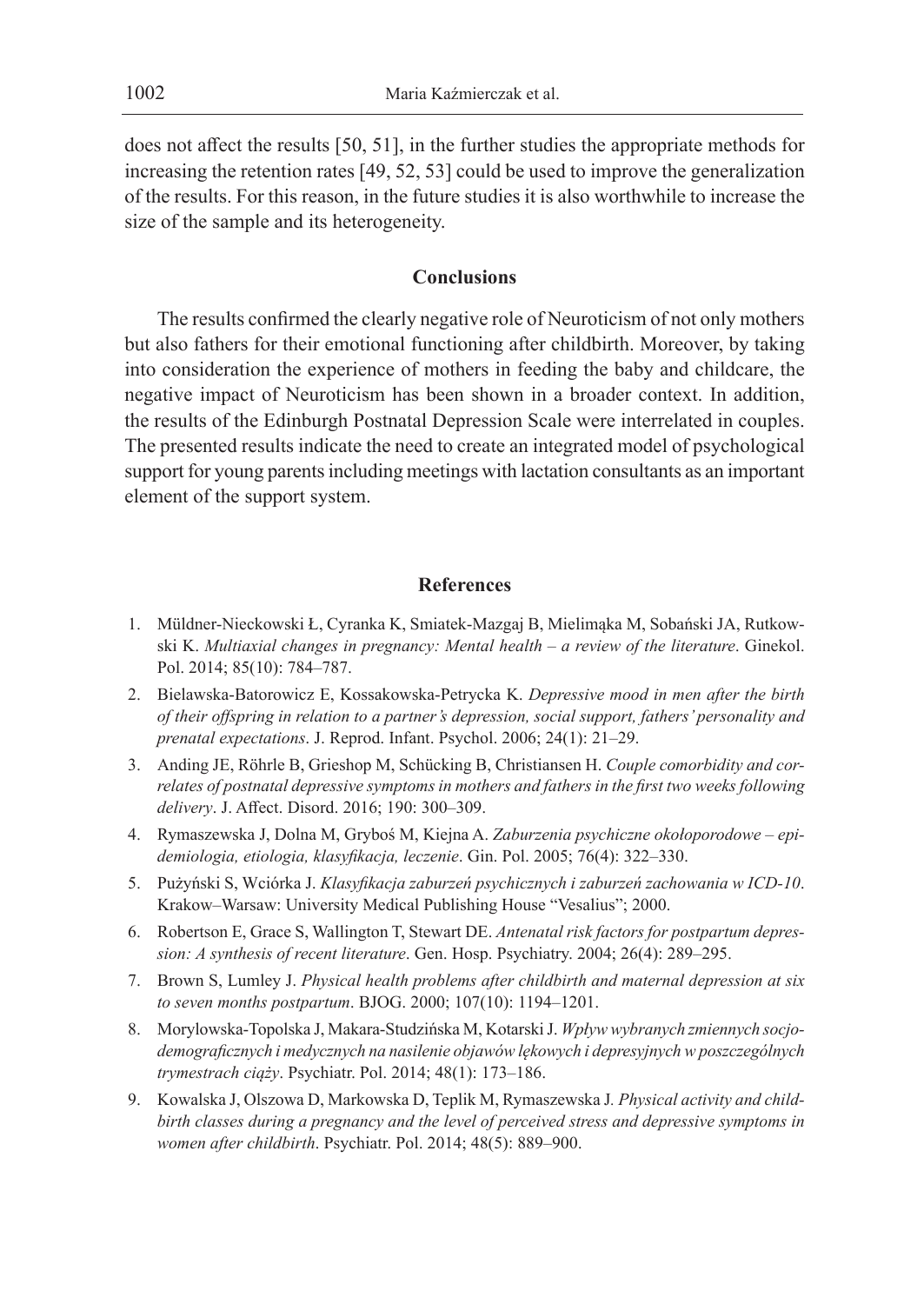- 10. McCrae RR, Costa PT. *Osobowość dorosłego człowieka. Perspektywa teorii pięcioczynnikowej*, translated by B. Majczyna. Krakow: WAM Publishing House; 2005.
- 11. Kaźmierczak M. *Oblicza empatii w procesie adaptacji do rodzicielstwa*. Warsaw: Scholar Publishing House; 2015.
- 12. Bielawska-Batorowicz E. *Determinanty spostrzegania dziecka przez rodziców w okresie poporodowym*. Lodz: University of Lodz Press; 1995.
- 13. Tambelli R, Odorisio F, Lucarelli L. *Prenatal and postnatal maternal representations in nonrisk and at-risk parenting: Exploring the influences on mother–infant feeding interactions*. Infant Ment. Health J. 2014; 35(4): 376–388.
- 14. Glenn M, Cappon R. *Essential Clinical Principles For Prenatal and Perinatal Psychology Practitioners*. J. Prenat. Perinat. Psychol. 2013; 28(1): 20–42.
- 15. Brown A. *Maternal trait personality and breastfeeding duration: The importance of confidence and social support*. J. Adv. Nurs. 2014; 70(3): 587–598.
- 16. Wagner CL, Wagner MT, Ebeling M, Chatman KG, Cohen M, Hulsey TC. *The role of personality and other factors in a mother's decision to initiate breastfeeding*. J. Hum. Lact. 2006; 22(1): 16–26.
- 17. Imširagić AS, Begić D, Vuković IS, Šimićević L, Javorina T. *Multivariate analysis of predictors of depression symptomatology after childbirth*. Psychiatr. Danub. 2014; 26(3): 416–421.
- 18. Marín-Morales D, Carmona Monge FJ, Peñacoba-Puente C. *Personality, depressive symptoms during pregnancy and their influence on postnatal depression in Spanish pregnant Spanish women*. Anal. Psicol. 2014; 30(3): 908–915.
- 19. Martin-Santos R, Gelabert E, Subira S, Gutierrez-Zotes A, Langorh K, Jover M et al. *Research letter: Is neuroticism a risk factor for postpartum depression?* Psychol. Med. 2012; 42(07): 1559–1565.
- 20. Marshall EM, Simpson JA, Rholes WS. *Personality, communication, and depressive symptoms across the transition to parenthood: A dyadic longitudinal investigation*. Eur. J. Pers. 2015; 29(2): 216–234.
- 21. Watkins S, Meltzer-Brody S, Zolnoun D, Stuebe A. *Early breastfeeding experiences and postpartum depression*. Obstet. Gynecol. 2011; 118(2, Part 1): 214–221.
- 22. Borra C, Iacovou M, Sevilla A. *New evidence on breastfeeding and postpartum depression: The importance of understanding women's intentions*. Matern. Child Health J. 2015; 19(4): 897–907.
- 23. Podolska MZ, Bidzan M, Majkowicz M, Podolski J, Sipak-Szmigiel O, Ronin-Walknowska E. *Personality traits assessed by the NEO Five-Factor Inventory (NEO-FFI) as part of the perinatal depression screening program*. Med. Sci. Monit. 2010; 16(9): PH77–PH81.
- 24. Podolska MZ, Majkowicz M, Bidzan M, Kozłowska U, Smutek J, Podolski J. *Real self and ideal self of pregnant and postpartum women with symptoms of perinatal depression*. Psychiatr. Pol. 2013; 47(1): 41–52.
- 25. Dudek D, Jaeschke R, Siwek M, Mączka G, Topór-Mądry R, Rybakowski J. *Postpartum depression: Identifying associations with bipolarity and personality traits. Preliminary results from a cross-sectional study in Poland*. Psychiatry Res. 2014; 215(1): 69–74.
- 26. McCrae RR, Martin TA, Hrebickova M, Urbánek T, Boomsma DI, Willemsen G et al. *Personality trait similarity between spouses in four cultures*. J. Pers. 2008; 76(5): 1137–1164.
- 27. Rostowski J, Rostowska T. *Małżeństwo i miłość: kontekst psychologiczny i neuropsychologiczny*. Warsaw: Difin; 2014.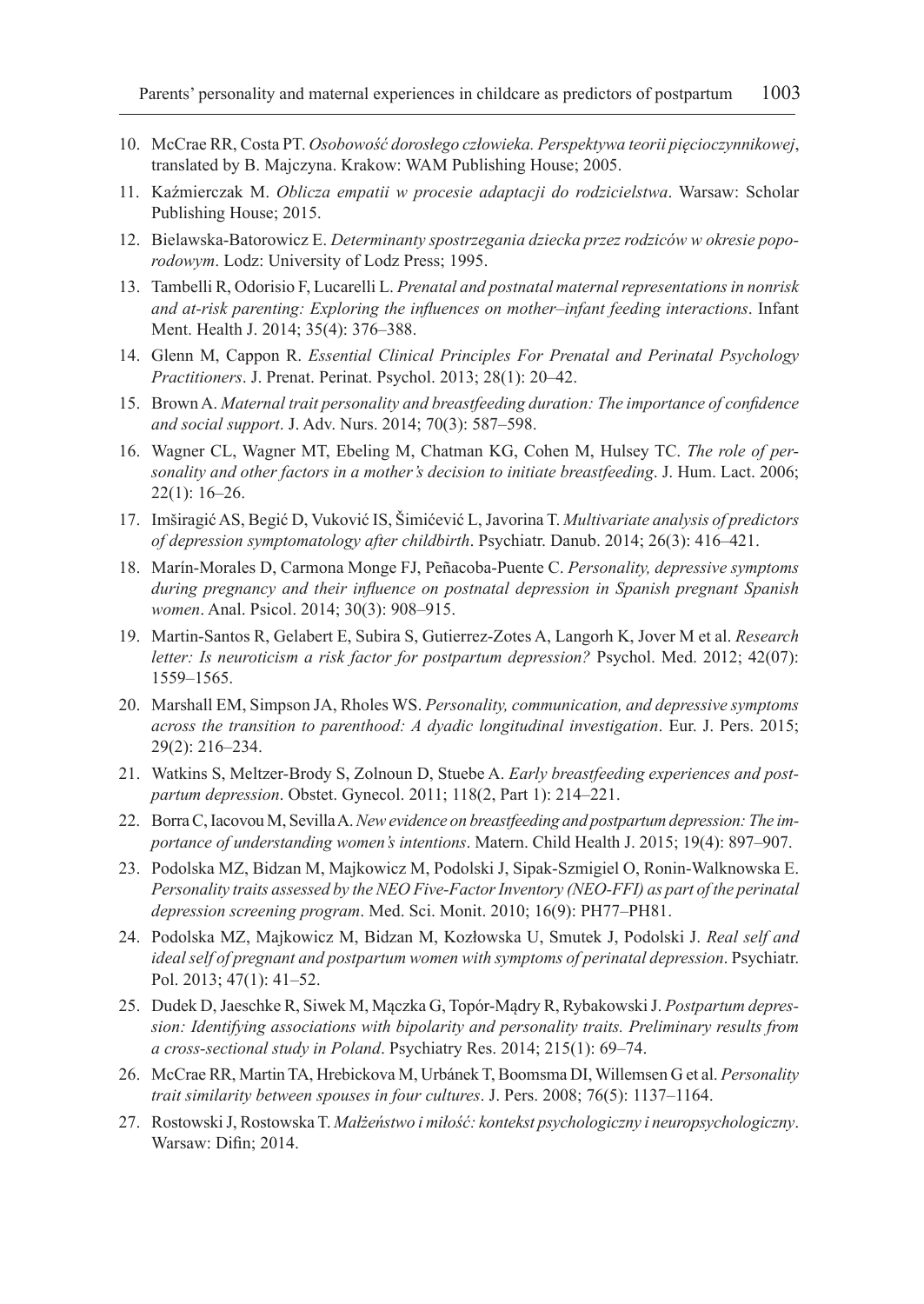- 28. Rostowski J. *Zarys psychologii małżeństwa*. Warsaw: Polish Scientific Publishers; 1987.
- 29. Shiota MN, Levenson RW. *Birds of a feather don't always fly farthest: Similarity in Big Five personality predicts more negative marital satisfaction trajectories in long-term marriages*. Psychol. Aging. 2007; 22(4): 666–675.
- 30. Twenge JM, Campbell WK, Foster CA. *Parenthood and marital satisfaction: A meta-analytic review*. J. Marriage Fam. 2003; 65(3): 574–583.
- 31. Else-Quest NM, Hyde JS, Clark R. *Breastfeeding, bonding, and the mother-infant relationship*. Merrill Palmer Q. 2003; 49(4): 495–517.
- 32. Zanardo V, Gabrieli C, Straface G, Savio F, Soldera G. *The interaction of personality profile and lactation differs between mothers of late preterm and term neonates*. J. Matern. Fetal. Neonatal. Med. 2017; 30(8): 927–932.
- 33. Zawadzki B, Strealu J, Szczepaniak P, Śliwińska M. *Inwentarz Osobowości NEO-FFI Costy i McCrae. Podręcznik do polskiej adaptacji*. Warsaw: Psychological Test Laboratory of the PPA; 1998.
- 34. Cox JL, Holden JM, Sagovsky R. *Detection of postnatal depression. Development of the 10-item Edinburgh Postnatal Depression Scale*. Br. J. Psychiatry. 1987; 150(6): 782–786.
- 35. Brazelton TB, Nugent K. *Neonatal behavioral assessment scale*. Cambridge, MA: Cambridge University Press; 1995.
- 36. Hayes AF, Preacher KJ. *Statistical mediation analysis with a multicategorical independent variable*. Br. J. Math. Stat. Psychol. 2014; 67(3): 451–470.
- 37. Cohen J. *rc: A profile similarity coefficient invariant over variable reflection*. Psychol. Bull. 1969; 71(4): 281–284.
- 38. Kornas-Biela D. *Pedagogika prenatalna. Nowy obszar nauk o wychowaniu*. Lublin: Catholic University of Lublin Publishing House; 2009.
- 39. Strelau J. *Różnice indywidualne*. Warsaw: Scholar Publishing House; 2014.
- 40. Bidzan M. *Nastoletnie rodzicielstwo. Perspektywa psychologiczna*. Gdansk: Harmonia Universalis; 2013.
- 41. Bielawska-Batorowicz E. *Zastosowanie psychologii różnic indywidualnych do opisu i wyjaśniania zachowań prokreacyjnych człowieka*. In: Marszał-Wiśniewska M, Strelau J. ed. *Uwikłany temperament. Osobowość – temperament – środowisko*. Warsaw: Scholar Publishing House; 2011. P. 279–302.
- 42. Dørheim SK, Garthus-Niegel S, Bjorvatn B, Eberhard-Gran M. *Personality and perinatal maternal insomnia: A study across childbirth*. Behav. Sleep Med. 2016; 14(1): 34–48.
- 43. Johnston RG, Brown AE. *Maternal trait personality and childbirth: The role of extraversion and neuroticism*. Midwifery. 2013; 29(11): 1244–1250.
- 44. Dragan WŁ. *Temperament w pierwszym roku życia. Uwarunkowania genetyczne iśrodowiskowe*. Warsaw: Scholar Publishing House; 2014.
- 45. Kiełbratowska B, Kaźmierczak M, Michałek M, Preis K. *Temperament and the mother-infant dyad: Associations with breastfeeding and formula feeding with a bottle*. Infant Ment. Health J. 2015; 36(3): 243–250.
- 46. Paulson JF, Bazemore SD, Goodman JH, Leiferman JA. *The course and interrelationship of maternal and paternal perinatal depression*. Arch. Women Ment. Health. 2016; 19(4): 655–663.